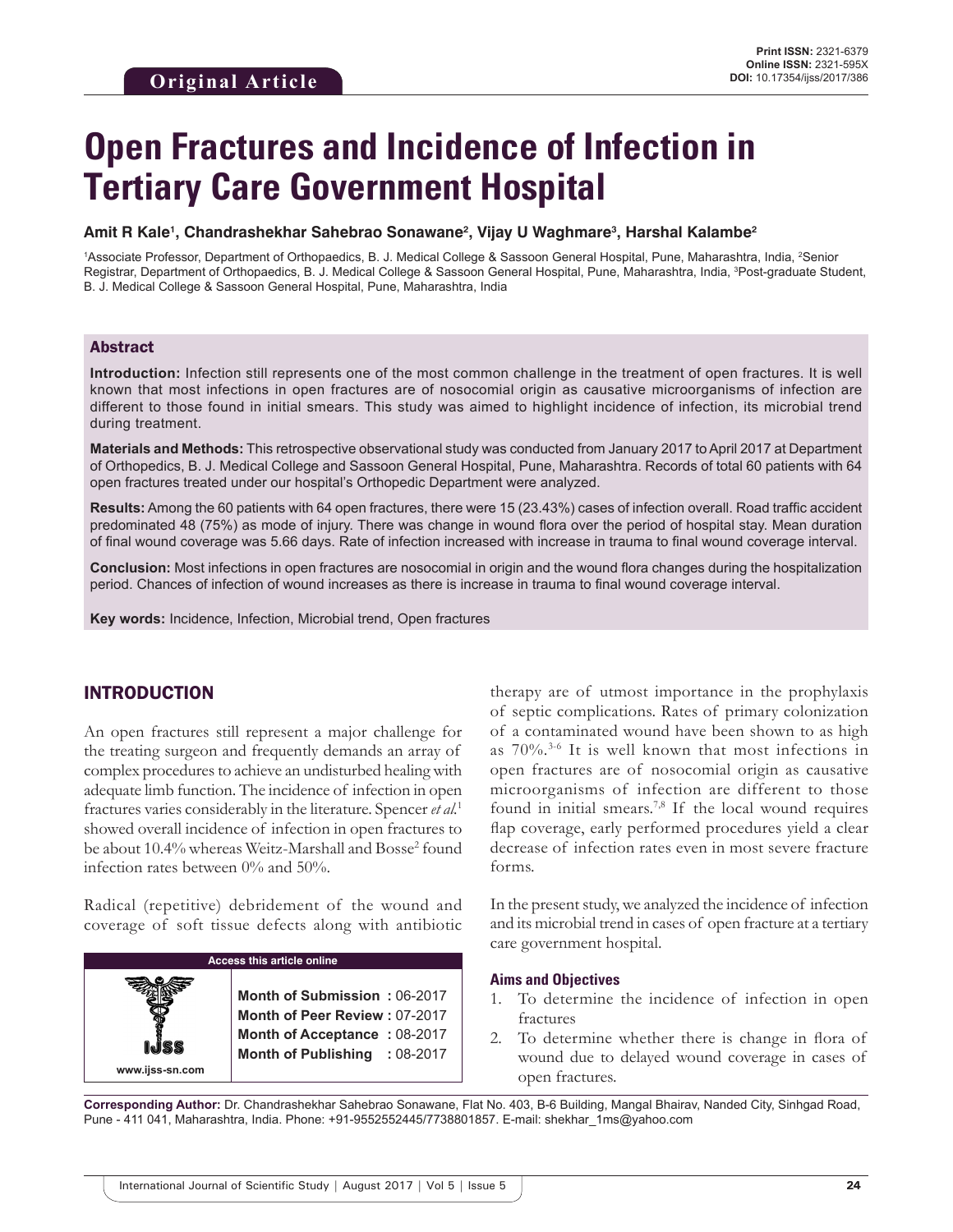## MATERIALS AND METHODS

Sixty patients with 64 open fractures aged between 18 and 60 years presenting to our tertiary hospital were considered. Patients having life-threatening head, abdominal or chest injuries, those with mental illness, burns and/or systemic illnesses, and/or immunocompromized status were excluded from the study. Patients who later died because of trauma or who had indication for immediate amputation were also excluded from study.

As per record, wound evaluation and grading of fracture were done according to Gustilo and Anderson Classification.

Gustilo and Anderson<sup>6,9</sup> classified open fractures into three categories (Table 1).

As per record, treatment for management of open fractures as per our departmental protocol was followed as mentioned below:

Wound was irrigated in the emergency department. Wound swab was taken for culture and sensitivity after surface cleaning and was repeated at 1-week interval except when definitive wound closure was done. Intravenous (IV) broad spectrum antibiotics were given in the form of injection amoxicillin + clavulanic acid 1.2 g BD, injection amikacin 500 mg OD, injcetion metronidazole 500 mg TDS for minimum of 5 days after surgical debridement. Intraoperative wound debridement was done within 6 h of presentation to hospital and irrigation with 3 liters of saline per Gustilo grade. Primary wound closure was done if wound permitted so. Secondary wound closure was done in cases of heavily contaminated wound. In case of delayed wound closure or wound coverage because of burden of patients in government hospital, wound dressing was done after every 48 h. For larger defects, either skin grafting or flap coverage for wound was done as early as possible. Fixation comprising of either internal fixation and external

fixation or cast immobilization was done. Analgesics and IV fluids were given on as and when required basis.

Infection was documented irrespective of the type of closure or fixation and irrespective of culture results. The spectrum of infection included those wounds with either cellulitis, wound breakdown, stitch abscess, purulent discharge or ooze, established collection or abscess and or those with infected metalware where applicable.

Data were obtained from patient's record with regard to age, sex, mode of injury, and time interval between trauma and presentation to casualty, fracture site, grading of open fracture, associated medical comorbidities, culture, and sensitivity report as well as time interval between trauma and final wound coverage. The data were analyzed.

### RESULTS

During the study, after considering the inclusion and exclusion criteria, hospital record of 60 patients with 64 open fractures who were treated under Department of Orthopedics of Sassoon General Hospital, Pune was analyzed.

The mean age of patients was 38.69 years old (range 18-60 years). Of these, 53 (88.33%) were male, and seven  $(11.67\%)$  were females (Figure 1).

Among the mode of injury (Figure 2), road traffic accident predominated as the cause for open fracture involving 48 (75%) patients. Other modes were crush injury (10.93%), fall from height  $(6.25\%)$ , physical assault  $(6.25\%)$ , and sports injury  $(1.56\%)$ .

Most common site of open fracture (Figure 3) was tibia  $(40.62\%)$ , followed by femur  $(21.87\%)$ , radius/ulna (15.62%), ankle (12.5%), hand (4.68%), and foot (4.68%).

| Expanded version of the Gustilo Classification system of open fractures <sup>a</sup> |                      |          |                            |                            |                            |  |  |  |
|--------------------------------------------------------------------------------------|----------------------|----------|----------------------------|----------------------------|----------------------------|--|--|--|
| <b>Feature</b>                                                                       | <b>Fracture type</b> |          |                            |                            |                            |  |  |  |
|                                                                                      |                      | Ш        | <b>IIIA</b>                | <b>IIIB</b>                | <b>IIIC</b>                |  |  |  |
| Wound size, cm                                                                       | <1                   | >1       | >1                         | >1                         | >1                         |  |  |  |
| Energy                                                                               | Low                  | Moderate | High                       | High                       | High                       |  |  |  |
| Contamination                                                                        | Minimal              | Moderate | Severe                     | Severe                     | Severe                     |  |  |  |
| Deep soft tissue damage                                                              | Minimal              | Moderate | Severe                     | Severe                     | Severe                     |  |  |  |
| Fracture comminution                                                                 | Minimal              | Moderate | Severe/segmental fractures | Severe/segmental fractures | Severe/segmental fractures |  |  |  |
| Periosteal stripping                                                                 | No                   | No.      | Yes                        | Yes                        | Yes                        |  |  |  |
| Local coverage                                                                       | Adequate             | Adequate | Adequate                   | Inadequate                 | Adequate                   |  |  |  |
| Neurovascular injury                                                                 | No                   | No.      | No.                        | No                         | Yes                        |  |  |  |
| Infection rate                                                                       | $0 - 2%$             | $2 - 7%$ | 7%                         | 10-50%                     | 25-50%                     |  |  |  |

#### **Table 1: Gustilo and Anderson Classification of open fractures**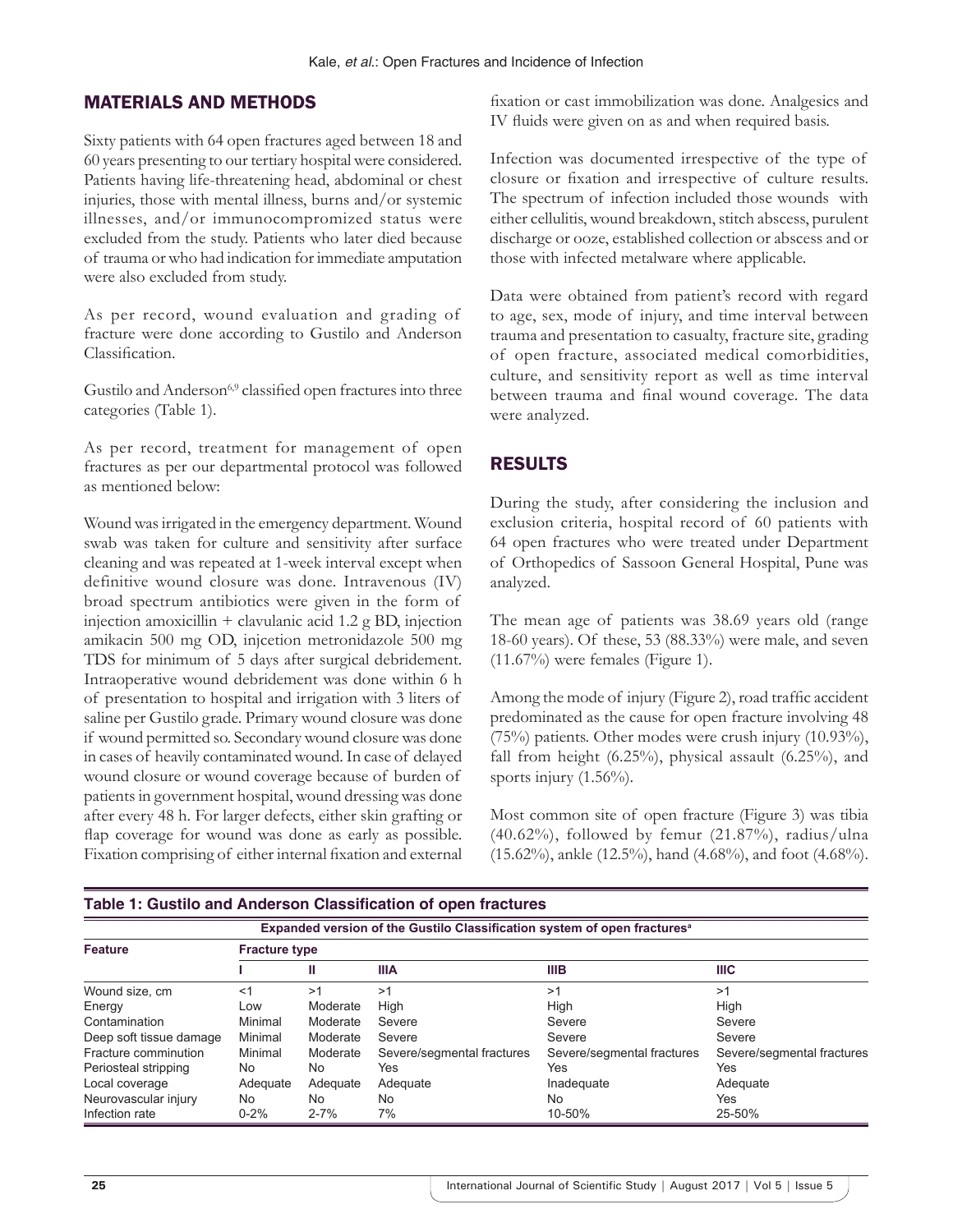

**Figure 1: Distribution of 64 open fractures according to gender**



**Figure 2: Distribution of open fractures according to mode of injury**

Distributing the fractures according to Gustilo and Anderson Classification (Figure 4), nine fractures (14.06%) were Grade I, 24 fractures (37.5%) were Grade II, and 31 fractures (48.43%) were Grade III.

There were 15 (23.43%) cases of infection overall. Among them, one fracture (6.66%) was Grade I, two (13.33%) were Grade II, and 12 (80%) were Grade III. Analysing the proportion of infected open fractures, Grade III B fractures predominated with 46.66%. This shows that the incidence of infection in open fracture increased with increase in Gustilo and Anderson grade of the fracture (Figure 5).

Analysing the culture and sensitivity report of the wound swabs (Table 2), *Acinetobacter* species (nine samples positive - 14.06%) and *Enterobacter* species (nine samples positive - 14.06%) were the most common bacteria detected in wound swabs taken in casualty.

Methicillin-resistant *Staphylococcus aureus* (MRSA) (three samples positive - 8.33%) and methicillin-sensitive *S. aureus* (three samples positive - 8.33%) were the most common



**Figure 3: Distribution of open fractures according to bone involved**



**Figure 4: Distribution of open fractures according to Gustilo Anderson Classification**

| Organism                 | <b>Casualty</b> | 1 week | 2 weeks | 3 weeks |
|--------------------------|-----------------|--------|---------|---------|
| No growth                | 34              | 19     | 3       |         |
| Enterobacter spp.        | 9               |        |         |         |
| Acinetobacter spp.       | 9               |        |         |         |
| <i>Enterococcus</i> spp. | 3               |        |         |         |
| Citrobacter spp.         | 5               |        |         |         |
| Streptococcus spp.       |                 |        |         |         |
| E. coli                  | 3               |        |         |         |
| <b>MRSA</b>              |                 |        |         |         |
| <b>MSSA</b>              |                 |        |         |         |
| Pseudomonas spp.         |                 |        |         |         |
| P. vulgaris              |                 |        |         |         |
| P. mirabilis             |                 |        |         |         |
| K. pneumoniae            |                 |        |         |         |

**Table 2: Distribution of infecting organism in open wound fractures before final wound coverage**

*E. coli: Escherichia coli, K. pneumoniae: Klebsiella pneumoniae, P. vulgaris: Proteus vulgaris, P. mirabilis: Proteus mirabilis,* MRSA: Methicillin‑resistant *Staphylococcus aureus*, MSSA: Methicillin‑sensitive *Staphylococcus aureus*

overall organism detected in wound swabs taken at 1 week after trauma.

All the wounds which developed infection before final wound coverage showed change in wound flora during hospitalization.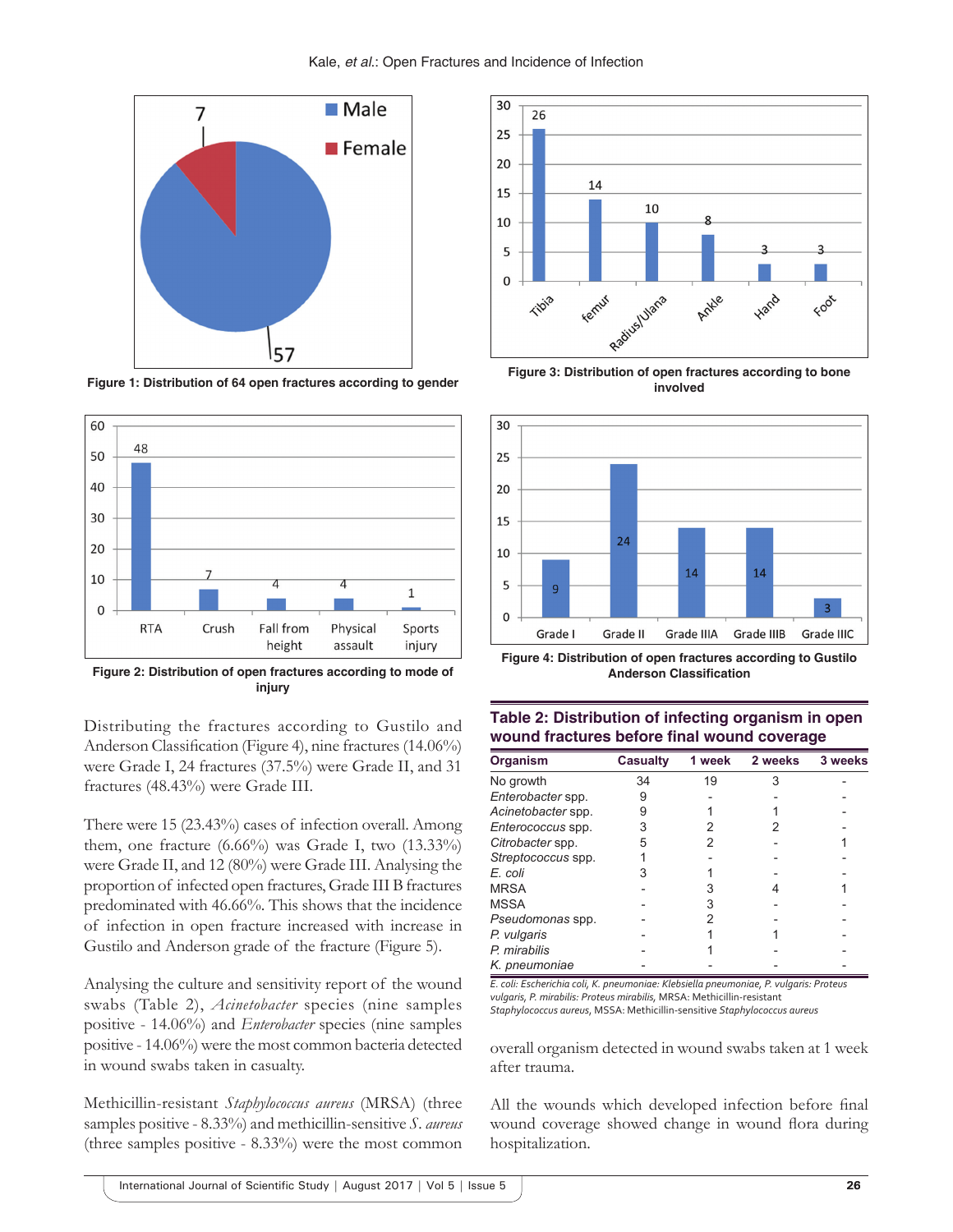

**Figure 5: Distribution of infected open fractures according to Gustilo and Anderson Classification**





The mean duration from time of trauma to final wound coverage was 5.66 days (range 2 h to 21 days).

Time interval between trauma and final wound coverage affected the incidence of infection in the wound. The incidence of infection increased with increase in this interval. Among the 35 fractures which had final wound coverage within 1 week of trauma, only four (11.42%) developed infection. Of the 20 fractures which received final wound coverage between 1 and 2 weeks of trauma, four (20%) developed infection in the wound. Nine fractures which received final wound coverage beyond 2 weeks of trauma, seven (77.77%) developed infection. This shows that those fractures which received final wound coverage within 2 weeks after trauma had less chance of developing infection (Figure 6).

### **DISCUSSION**

Infection still represents one of the most common challenge in treatment of open fractures. Breakdown of tissue barrier between the fracture and environment creates portal for contaminating agents. The incidence of infection in open fractures varies considerably in the literature. Spencer *et al.*<sup>1</sup> showed overall incidence of infection in open fractures to be about 10.4%. Muhr and Ostermann<sup>10</sup> reported the risk of infection between 0% and 25% whereas Weitz-Marshall and Bosse<sup>2</sup> found infection rates between 0% and 50%. In our study, we found overall incidence of infection of 23.43%.

As a result of improved aseptic precautions and operative techniques, outcomes in open fracture patients have improved but loss of injured extremity because of wound complications still remains a major concern. Open fractures are more prone to complications of wound infection despite improved patient survival and limb salvage.

Rates of primary colonization of a contaminated wound have been shown to as high as  $70\%$ .<sup>3-6</sup> Smears reveal most often Gram-positive *S. aureus* and *Epidermidis* and in Gram-negative species *Bacilli*, *Pseudomonas*, *Acinetobacter,* or *Enterobacteriae.*7-9,11-14 In our study, rate of primary colonization was 46.87%. The most common primary colonizing agent was *Enterobacter* species and *Enterococcus* species. Whereas MRSA was the most common bacteria causing infection in open fractures. By showing similar findings, our study further strengthens those international studies.

Although the microbiological pattern at the wound site may be influenced by environmental factors (agricultural injury, gunshot injury, and water injury…) which have to be considered in the antibiotic management.4,15,16 It is well known that most infections in open fractures are of nosocomial origin as causative microorganisms of infection are different to those found in initial smears.<sup>7,8</sup> Lee<sup>7</sup> evaluated that only 8% of microorganisms on pre-debridement cultures were to be the infectious agents. Our study also showed that all the infected wounds showed change in flora during hospitalization. This further strengthens the fact that most infections in open fractures are nosocomial in origin.

Our study supported the importance of early wound coverage as those fractures which received wound coverage after 2weeks of trauma, 77.77% developed infection before final wound coverage.

Limitations of our study are those inherent to all designs that use data collected from medical records, such as reliability and incompleteness of information.

# **CONCLUSION**

Most of the open fracture wounds show change in wound flora during hospitalization and the infection in